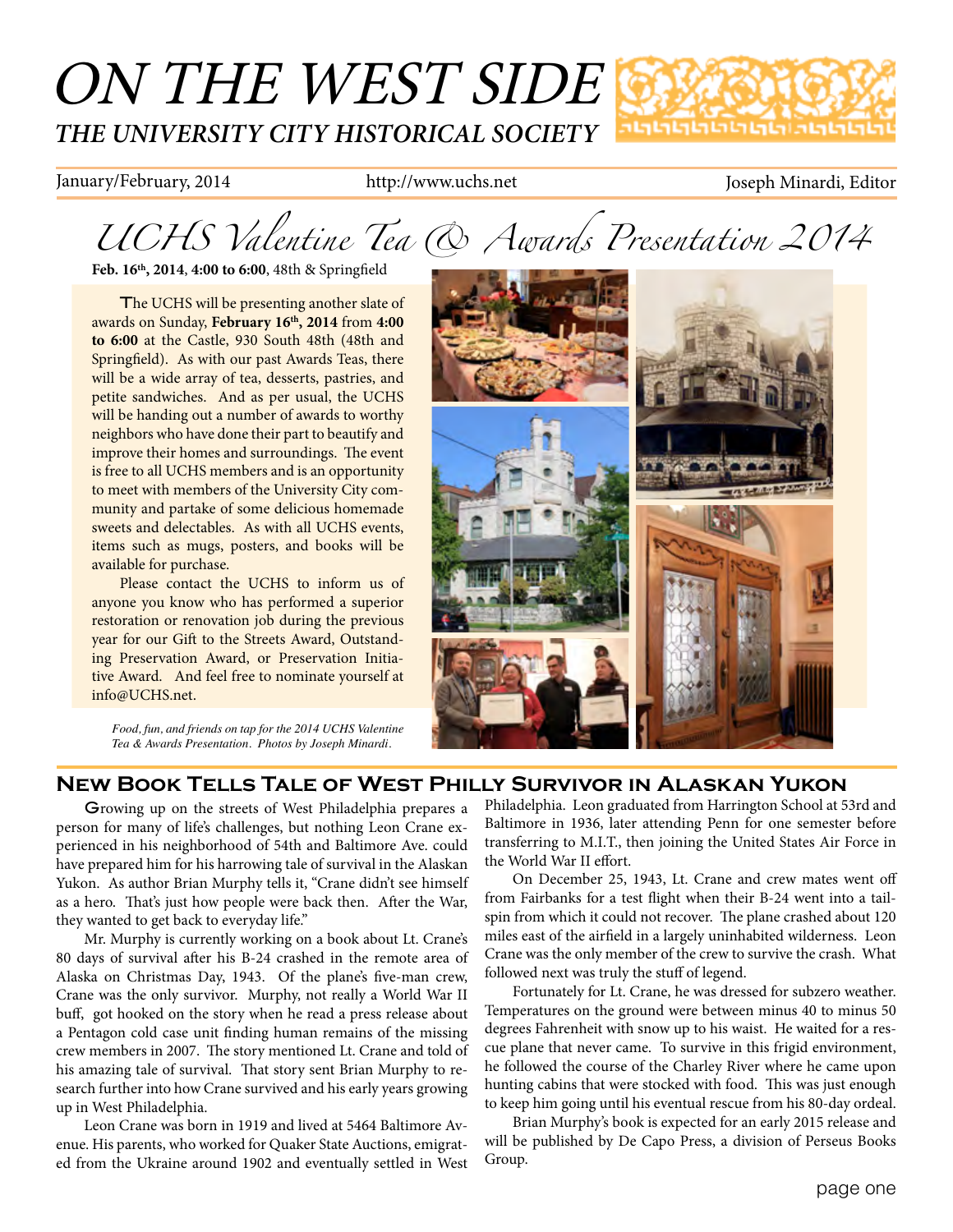# Italianate Architecture in University City -Part One

*"There is a strong and growing partiality among us for the Italian style*," opined Andrew Jackson Downing (1815-1852) in his influential 1850 book *The Architecture of Country Houses*. Downing believed the Italianate style, with its broad overhanging eaves and ample porches, to be highly suitable to America's hot summer. He and other architects approved of the Italianate style as superior for suburban settings and for having a picturesque composition, with the characteristic campanile or "Italian tower" imparting an air of power and elevation, an important aspect for the socially conscience Victorians.

The earliest example of an Italian style building in Philadelphia was the Athenaeum of Philadelphia (1845-1847) by Scottish-born architect John Notman (1810-1865) in the Florentine Palazzo style. The outstanding Edward King House in Newport. R.I. (also 1845-1847) by Richard Upjohn (1802-1877) is an early residential representation of Italianate architecture in America. It wasn't long before artistic variations of this building overtook West Philadelphia as its favorite suburban style of residential architecture.

(*Continued in next issue of On The West Side*)



*Woodland Terrace in West Phila. Photo by Joseph Minardi.*

#### **Urgent** UCHS Membership meeting Feb. 19th for New 40th and Pine Proposal

A revised proposal for the long-abandoned historic villa at 40th and Pine Street (aka 400 S. 40th Street) was presented to a standing room only crowd at the Spruce Hill Community Center on November 25th. This latest concept for the "Azalea Gardens Apartments" was presented by Equinox Management and Construction, LLC and was met with general approval from the 50-plus people in attendance that evening, which included several UCHS Board members.

At the center of the debate was the fate of an circa 1853 Samuel Sloan-designed Italianate villa. Around 1942 the mansion was converted into the Thoroughgood Nursing Home. Extensive interior and exterior alterations were undertaken in 1964 and 1975, giving the historic house its current appearance. The property was added to the Philadelphia Register of Historic places on November 1, 1973. It was last occupied as a boarding home called Azalea Court and vacated in 2002. In 2003 it was purchased by O.A.P., Inc. (a wholly owned subsidiary of the Trustees of the University of Pennsylvania) for a cost of \$1,749,000 with a view to redevelop the site. The building was not inhabitable due to water damage and other hazards, and has sat abandoned for the last decade.

The property's current zoning doesn't allow for a more dense use and move the ball forward. After all, a blighted property on a unlit than seven twin buildings - that is, seven buildings, each containing corner lot is very unsafe as well as an eyesore. two housing units, for a total of 14 housing units, with parking. The Not everyone in attendance was completely on board with the city's zoning process approved the 122 unit use Equinox Managelatest proposal. Opponents still expressed the usual concerns about ment previously proposed, and the opponents sued, so this is awaitparking and density. As the presenters explained, Penn would agree ing its turn in court. However, even if the developers were to offer to allow tenants to park in Penn parking lots located a few blocks to build the seven twins with parking, the opponents still wouldn't away for a fee. Skeptics at the meeting didn't think that renters would agree, because the city agreed that restoring the mansion is a hardpay for parking and would simply park on the street for free. Deship, and allowed it to be de-listed from the Philadelphia register and velopers Jonathan Weiss and Peter Staz assuaged this fear by stating torn down, and the opponents are suing on that ruling also. another of their projects, the Hub at 40th and Chestnut, had only but a small percentage of renters who owned cars. Also, the proximity to the 40th Street trolley hub and Penn's campus would make the apart-**UCHS must take a position on this proposal which pre**ments ideal for tenants without cars, such as international students. **serves the mansion! Equinox Management has agreed to meet with UCHS members at the Calvary Center (48th &**  Permit parking was also forwarded as an idea for alleviating any future parking issues. The Equinox team also assured everyone that **Baltimore, enter on 48th St. side) on Wednesday, February**  ample bicycle spaces would be provided. **19th at 7:30 p.m. WE URGE ALL UCHS MEMBERS TO**  Regarding density, in the latest proposal, the number of units **ATTEND so that we can make a decision.**

Over the years several proposals for the site, some of which included demolition of the house, were presented but were ultimately scrapped, mainly due to persistent local opposition.



*Spruce Hill zoning chair, Barry Grossbach (top, right) and other Board members, contemplating latest developments. Photo by Joseph Minardi.*

Penn and Azalea Gardens Partners, LP received zoning approval from the Zoning Board of Adjustment in November 2012 to construct a 5-story, 120 unit apartment building and the Board of License and Inspection review upheld the Historical Commission's approval of the demolition of the existing building in February 2013. Although these two decisions involved many months of hearings, they both were promptly appealed to the Philadelphia Court of Common Pleas by appellants Woodland Terrace Homeowners Association (WTHA), Constellar Corp. (Guy Laren) and Maryanne Kurmlavage (an absentee landlord). In late July 2013 the WTHA filed its brief with Philadelphia Court of Common Pleas, which brings us to the November 25th meeting with the Spruce Hill Neighbors.

"Compromise" was the word of the day at the November 25th meeting. The apartment portion of the development was reduced from seven to five stories and is an L-plan surrounding a renovated mansion, and is to include public green space and improved street lighting. It was hoped that this lower density plan with the restored house would please enough neighbors to end the litigation

has been decreased from the earlier 122 to 99 before. The current

plan calls for mostly studio apartments (350-400 s.f.), some one bedrooms (550 s.f.) and a handful of two bedrooms (750 s.f.).



*Latest rendering for 40th and Pine (400 South 40th St.) Courtesy of Peter Staz.*

#### The Woodlands is Reaching Out

The Woodlands has been part of West Philadelphia for over two centuries, but how many neighbors are aware of it and its amazing history? That's something of a concern to Jessica Baumert, who has served as its Executive Director for the past two years. "I live in Cedar Park and bike to work if the weather is agreeable," she explains. Jessica has been focusing on bringing the historic mansion and 54-acre cemetery to greater attention, stating, "I always thought the Woodlands was an amazing and under-appreciated asset, if only more people knew about it." One problem is visibility for the one-time Hamilton estate: in its verdant setting, surrounded by the many monuments and mausoleums of the past, the mansion can't be seen from Woodland Avenue.

But another problem may be that many in the community aren't yet aware that the Woodlands is welcoming them back! Long-time UCHS members will recall that in the not-so-distant past, the University City Historical Society had a close working relationship with the Woodlands. Historian Mike Hardy was both a UCHS Board member and the Woodlands' Executive Director. At the time, Mike raised money and found volunteers for desperatelyneeded restoration work at the mansion. Under his supervision, community parties, weddings and New Year's Eve celebrations brought neighbors to the Woodlands, and an Adopt-A-Grave program and picnic brought UCHS members to the grounds every spring. Unfortunately, all of this ended sadly for both the UCHS and Mike: the Society's 10-year lease at the Woodlands was not renewed upon its expiration. The condition of the building made public use unsafe, UCHS was told. On a hot and sultry June 22, 1997, the Society left the Woodlands and relocated a seemingly-

endless collection (furniture, paintings, stained glass, tiles and more) to a temporary home above the Firehouse Market at 50th and Baltimore. With the help of 50 volunteers, including the son and husband of UCHS President-at-the-time Melani Lamond, the arduous task was accomplished. Most neighbors have not been back to the Woodlands since then except, perhaps, for funerals. But there are many fond memories.



Now, more than 16 years later and after stabilization and restoration projects, Jessica is attempting to re-rescue the Federal-era dwelling from obscurity, so she wants locals to think of the Woodlands as a community space. "We are planning community events such as the Go West Craft Fest, which was held in September and attracted over 2,000 folks," said Jessica. Another area of interest is engaging the many recreational users of the Woodlands in its long and fascinating history.

Today, the University City Historical Society and the Woodlands are taking steps to renew a relationship. Melani, once again president of UCHS, and Mike, through his involvement with UC Green, encourage members of these organizations to attend events at the Woodlands, join the Woodlands Trust, and donate for the ongoing repairs which make the property safe for community visits once again. Jessica hopes that the Woodlands and UCHS can assist each other with cross-membership programs. "There could possibly be discounts for future events, or a membership swap, or

short term dual-memberships" she said. Melani adds that UCHS will be glad to lend a hand whenever there's a need. Melani has known Jessica as a neighbor for some time now, and she thinks that Jessica's energy and dedication will serve the Woodlands and our community well. (For more information about the Woodlands Trust, see woodlandsphila.org)

*The Woodlands. Photo by Joseph Minardi.*



*Site and first floor plan of Azalea Gardens Apartments. Schematic design courtesy of Atkin Olshin Schade Architects and Azalea Gardens Apartments, LP.*

*The house itself was built in 1789 in a grand Adamesque-Federal style and is one of the earliest examples of a freestanding portico in an American residence. "It is possibly one of the most significant structures in the United States," added Jessica. The Hamilton Mansion is considered the first fully-realized example of Federal style architecture in the United States. The cemetery is also the final resting spot of some of Philadel-*

*phia's Victorian elite. The Woodlands, 1809 engraving.*